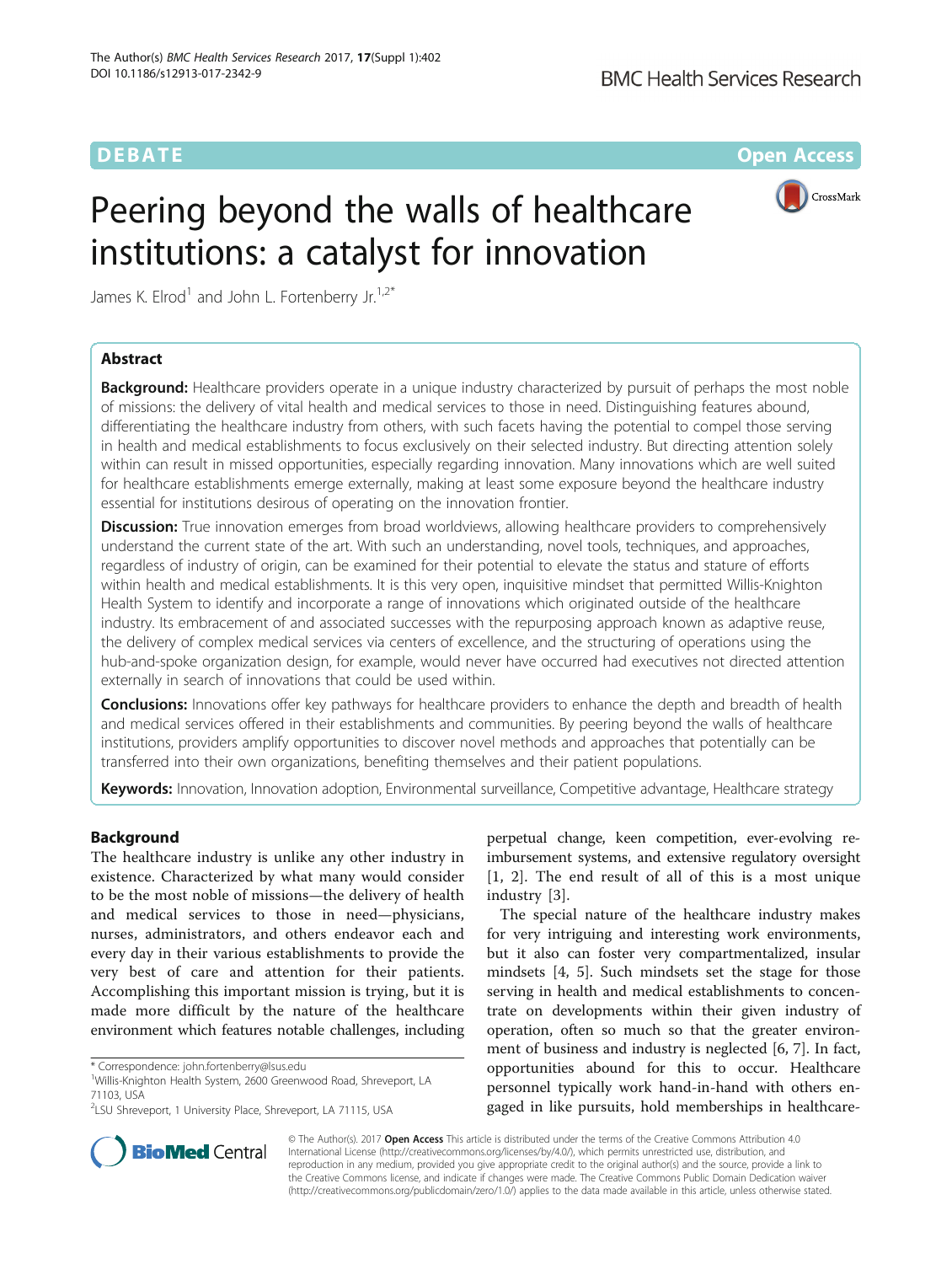related professional societies, subscribe to newsletters and other publications which focus on health and medical care, and attend conferences centered on health matters. These and related activities nurture a high degree of industry solidarity. They also aid in perpetuating inward-directed thought, something that at least somewhat characterizes the healthcare industry [[4, 5, 8\]](#page-3-0).

This concentrated, devoted focus on healthcare industry matters, in and of itself, is not inappropriate. Those engaged in the delivery of healthcare services must be operating in top form if they wish to benefit their given patient populations. This, of course, requires extensive exposure to healthcare-specific knowledge sources, something the industry is especially adept at providing through employers, consultants, professional societies, publications, and the like. However, on some fronts, particularly that of innovation, insular mindsets which focus solely on the healthcare industry can be problematic as they diminish opportunities for exposure to novel advancements, insights, and know-how emerging in other industries [[4, 9\]](#page-3-0). While some might disregard such innovations, considering them to be nontransferable due to the unique nature of the healthcare industry, this isn't always the case. Some externally-developed innovations almost certainly will be well suited for health and medical establishments, but unless one is open to looking beyond the walls of healthcare institutions, these opportunities will be missed [\[4](#page-3-0), [8](#page-3-0), [9](#page-3-0)].

# **Discussion**

True innovation emerges from broad worldviews, as such expansive perspectives afford a comprehensive understanding of the current state of the art. This requires abandoning insular mindsets in favor of a more balanced approach which directs significant attention toward the healthcare industry and at least periodic attention toward the greater environment of business and industry. This approach quite obviously continues to prioritize health and medical matters, but it importantly opens a window to the outside world, permitting opportunities for exposure to potentially transferable innovations which could elevate and enhance healthcare operations and ultimately benefit patient populations [\[4](#page-3-0), [9](#page-3-0), [10](#page-3-0)].

This open window to the outside world has made a profound impact on the state of innovation at Willis-Knighton Health System. Historically, whenever executives desired service enhancements, sought increased productivity, or encountered pressing dilemmas, innovative solutions were sought from both within and outside of the healthcare industry. This broad, inquisitive mindset increased pools of options for any given decision point, permitting optimal approaches to be selected and advanced for the benefit of the institution and its patients. It also afforded significant competitive advantages, especially

Willis-Knighton Health System's embracement of and associated successes with the repurposing approach known as adaptive reuse (ca. 1970s-present), the delivery of complex medical services via centers of excellence (ca. 1980s-present), and the structuring of operations using the hub-and-spoke organization design (ca. 1980spresent), for example, would never have occurred had executives not directed attention externally in search of innovations that could be used within. These particular innovations each originated outside of the healthcare industry and while they now have either acquired, or are in the process of acquiring, a firm place within the industry, that wasn't the case when Willis-Knighton Health System turned to the given practices.

In respective eras of adoption, Willis-Knighton Health System's executives had few insights regarding associated applications within the healthcare industry, but they had confidence that the innovations would transfer successfully and deliver results similar to those experienced by institutions in other industries which were making use of the given practices. The system's pioneering steps introducing these innovations into its operations carried risk, but also the potential for rewards. All told, the adopted innovations yielded benefits far exceeding expectations, with the resulting approaches continuing to deliver value to this day, supplying excellent examples of the successful transfer of innovations emerging outside of the healthcare industry into operating medical establishments.

Ultimately, peering beyond the walls of healthcare institutions serves as a catalyst for innovation, increasing opportunities for exposure to potentially transferrable insights and approaches that healthcare institutions might be able to make their own [\[4](#page-3-0), [11\]](#page-3-0). Operationalizing this complementary layer of environmental surveillance can take many forms, some being formal and others less so.

Willis-Knighton Health System's particular approach rests with its executive staff and associated directives requiring each member to stay abreast of environmental developments, whether originating within or outside of the healthcare industry. Beyond maintaining keen environmental awareness, staff members must also anticipate the potential impact of developments on the institution. Useful tools for such endeavors include the PEST analysis, which involves the identification and assessment of political, economic, social, and technological environmental developments, and the SWOT analysis, which entails the investigation and identification of institutional strengths, weaknesses, opportunities, and threats [[12\]](#page-3-0).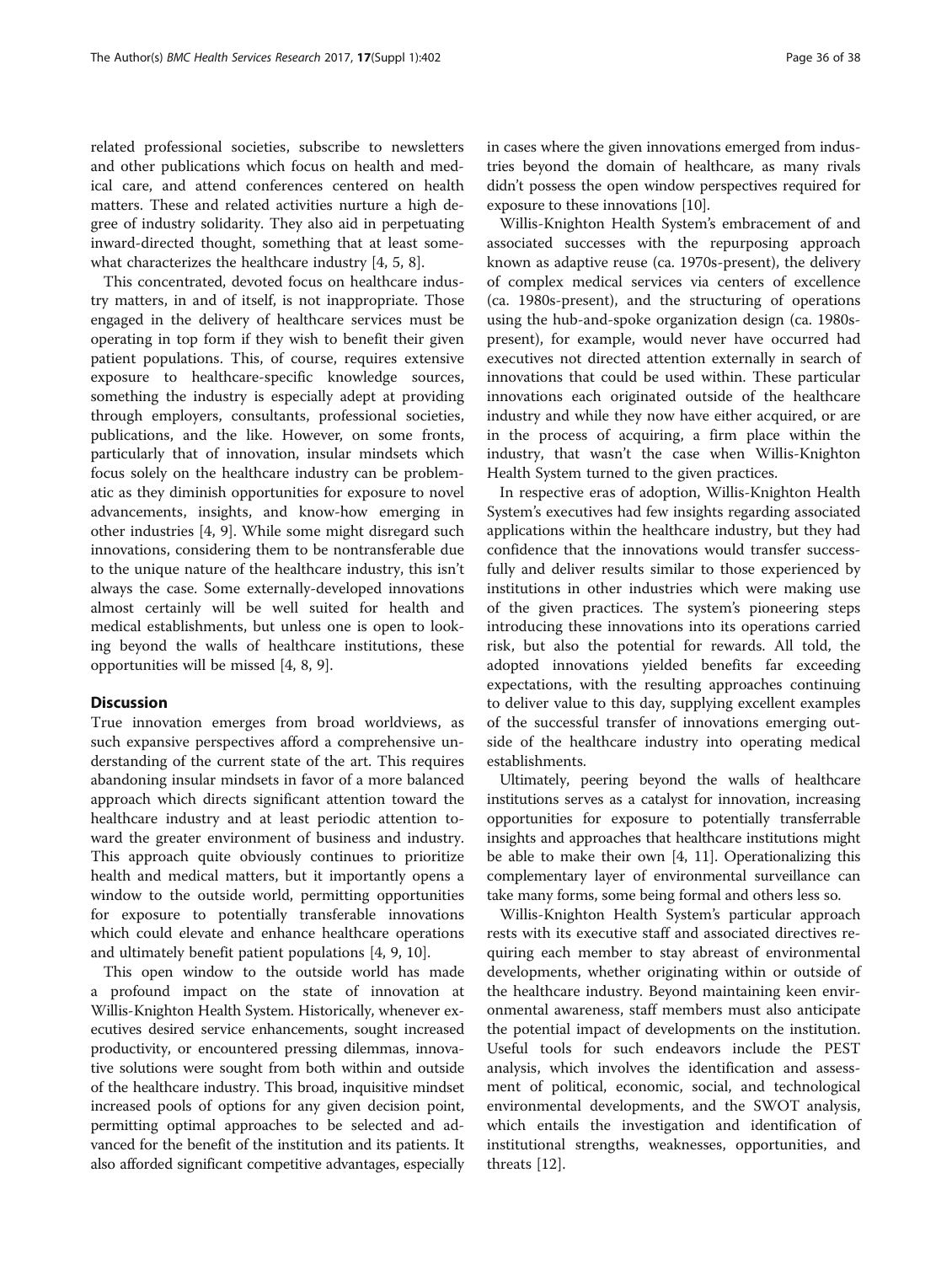This charge ultimately forces an outward focus that extends well beyond the walls of Willis-Knighton Health System and even the greater healthcare industry. Developments are shared regularly in executive staff meetings and, when necessary, more deeply investigated with the assistance of consultants and members of the academic research community. Importantly, executives understand that productive tools, techniques, approaches, and pathways can emerge from virtually anywhere, with this philosophy encouraging broad worldviews that set the stage for success across many areas, including the pursuit and realization of innovation. Open windows to the outside world, as discussed earlier, are mandatory at Willis-Knighton Health System.

It should be noted that creativity is essential for successfully pursuing and evaluating innovations emerging outside of the healthcare industry [[10, 11\]](#page-3-0). Some innovations encountered indeed may offer no benefit to healthcare establishments, but others will demonstrate potential. Of those with potential, some can be transferred into healthcare operations directly without the need for any modifications. Willis-Knighton Health System's adoption of adaptive reuse, for example, represented a direct transfer into the healthcare industry from its origins in retail, hospitality, and housing sectors. No modifications whatsoever were required for immediate applicability in healthcare settings.

On other occasions, innovations encountered will not be directly transferrable, but can be altered to make them suitable for use within healthcare institutions. Willis-Knighton Health System's adoption of the center of excellence delivery model and incorporation of the hub-and-spoke organization design illustrate this nicely. Centers of excellence as applied in research and technology institutions supplied helpful conceptual frameworks, but modifications were necessary for this particular model to be suitable for use in healthcare delivery environments. Similarly, the hub-and-spoke organization design, originating in the transportation industry, required adaptations to arrive at a framework which fit healthcare operations.

Indeed, some innovations which appear to be unsuitable for use in healthcare establishments may very well be adapted successfully with ingenuity and associated modifications, placing a premium on creative thought whenever evaluating the transfer potential of externallyderived innovations. Coupling such creativity with environmental surveillance systems that aren't confined to healthcare industry examinations can yield groundbreaking innovations, such as those achieved by Willis-Knighton Health System.

# Conclusions

Innovations offer key pathways for healthcare providers to enhance the depth and breadth of health and medical services offered in their associated establishments and communities. Those healthcare institutions desiring to be part of the innovation frontier must be especially vigilant in their quests to identify novel tools, techniques, and approaches which possess the potential to elevate the status and stature of efforts within their establishments. In such pursuits, insular mindsets which focus solely on the healthcare industry are detrimental, as they limit exposure to the full range of advancements occurring in the greater environment of business and industry. Healthcare industry surveillance simply isn't enough; attention also must be directed externally.

By peering beyond the walls of healthcare institutions, providers amplify opportunities to discover novel methods and approaches that potentially can be transferred into their own organizations, benefiting themselves and their patient populations. This catalyst for innovation, derived from a complementary layer of environmental surveillance which features a window to the outside world, has afforded Willis-Knighton Health System with significant competitive advantages, operational efficiencies and effectiveness, and much more, illustrating the many benefits associated with embracing a broad and balanced approach in quests to identify and realize innovations.

#### Funding

Article processing charges were funded by Willis-Knighton Health System.

#### Availability of data and materials

Not applicable.

#### Authors' contributions

The authors jointly developed the submitted manuscript, with each performing critical roles from early conceptualization through to the production of the full manuscript. The manuscript resulted from a collaborative effort. Both authors read and approved the final manuscript.

#### Authors' information

JKE is President and Chief Executive Officer of Shreveport, Louisiana-based Willis-Knighton Health System, the region's largest provider of healthcare services. With over 52 years of service at the helm of the institution, JKE is America's longest-tenured hospital administrator. A fellow in the American College of Healthcare Executives, he holds a bachelor's degree in business administration from Baylor University, a master's degree in hospital administration from Washington University School of Medicine, and an honorary doctorate of science and humane letters from Northwestern State University of Louisiana. He is the author of Breadcrumbs to Cheesecake, a book which chronicles the history of Willis-Knighton Health System.

JLF Jr. is Chair of the James K. Elrod Department of Health Administration, James K. Elrod Professor of Health Administration, and Professor of Marketing in the School of Business at LSU Shreveport where he teaches a variety of courses in both health administration and marketing. He holds a BBA in marketing from the University of Mississippi; an MBA from Mississippi College; a PhD in public administration and public policy, with concentrations in health administration, human resource management, and organization theory, from Auburn University; and a PhD in business administration, with a major in marketing, from the University of Manchester in the United Kingdom. He is the author of six books, including Health Care Marketing: Tools and Techniques, 3rd Edition, published by Jones and Bartlett Learning. JLF Jr. also serves as Senior Advisor for Marketing and Strategy at Willis-Knighton Health System.